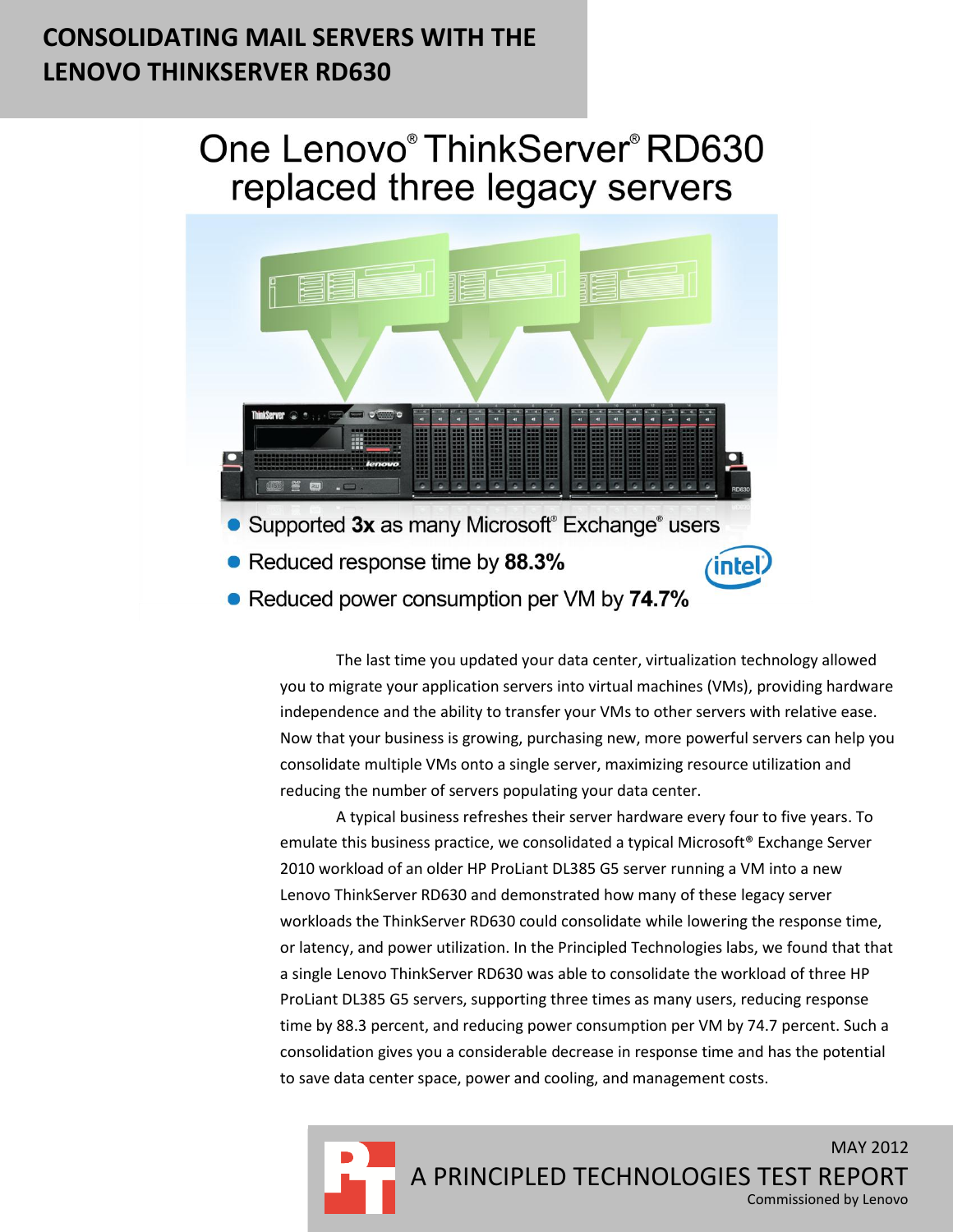## **THINK ABOUT A SERVER UPGRADE**

Consolidating older servers in your data center is an excellent strategy to bring savings to your organization. Upgrading to new high-performing servers that can consolidate many older systems not only saves physical space in your data center, but can also reduce many costs associated with operating your infrastructure, including power and cooling costs, maintenance costs, data center port costs, and more.

#### **Consolidate with the Lenovo ThinkServer RD630**

Virtualization has become increasingly popular as businesses discovered that running multiple VMs on a single physical server makes more efficient use of system resources. IT administrators must ensure the VM and its host server can complete the workload generated by the business application it hosts, even during usage spikes. To find how many older HP ProLiant DL385 G5 servers running Microsoft Exchange VMs could be consolidated into a single Lenovo ThinkServer RD630, we configured the HP ProLiant DL385 G5 with VMware® vSphere® 5 running a VM with a typical Microsoft Exchange workload of 600 heavy users, and noted how many of these VMs the Lenovo ThinkServer RD630 was able to support. Additionally, we measured power consumption of the servers and the decrease in Microsoft Exchange Information Store Remote Procedure Call (RPC) Averaged Latency from each VM on the Lenovo ThinkServer RD630 compared to that of the HP ProLiant DL385 G5.

We tested Exchange performance using the Microsoft Load Generator 2010 benchmark running with 600 heavy users against each of the VMs. The new Lenovo ThinkServer RD630, powered by the Intel® Xeon® processor E5-2680, supported three VMs running heavy Exchange workloads while significantly reducing the average response time, allowing for a threefold consolidation of the workload on the HP ProLiant DL385 G5 (see Figure 1). Additionally, you could expect to be able to run even more Exchange VMs for greater consolidation or future growth on the Lenovo ThinkServer RD630 by using larger-capacity SSDs or attaching an external storage array. Thus, a single Lenovo ThinkServer RD630 can handle the work of three older servers while also providing you with significantly improved performance in each VM, making it an excellent consolidation platform.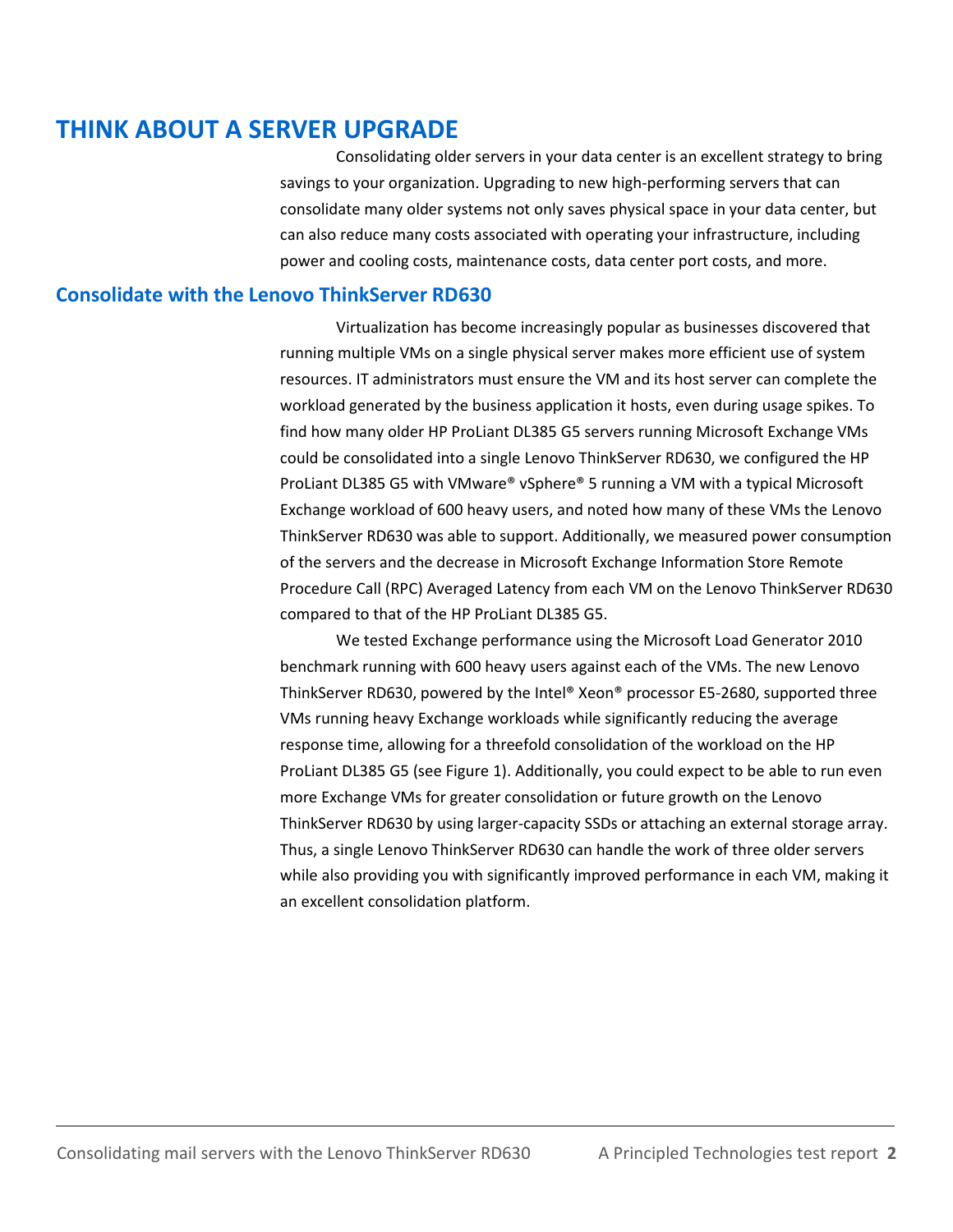

Figure 2 compares the number of users the two servers supported. With each VM supporting 600 users, the Lenovo ThinkServer RD630's three VMs supported a total of 1,800 users, while the HP ProLiant DL385 G5 supported 600 users.





**Figure 1: A single Lenovo** 

**DL385 G5 servers.**

**ThinkServer RD630 had the power to consolidate the Exchange workloads of three HP ProLiant** 

> Figure 3 compares the RPC Averaged Latency of the two servers, with the Lenovo ThinkServer RD630 demonstrating a staggering 88.3 percent decrease in latency over the HP ProLiant DL385 G5. The RPC Averaged Latency reports results in milliseconds (ms) and helps to quantify how long an end user has to wait to receive a response from the Exchange server. This means that the 1,800 Exchange users accessing the Lenovo ThinkServer RD630 would spend less time waiting for the server to respond than the 600 Exchange users accessing the HP ProLiant DL385 G5.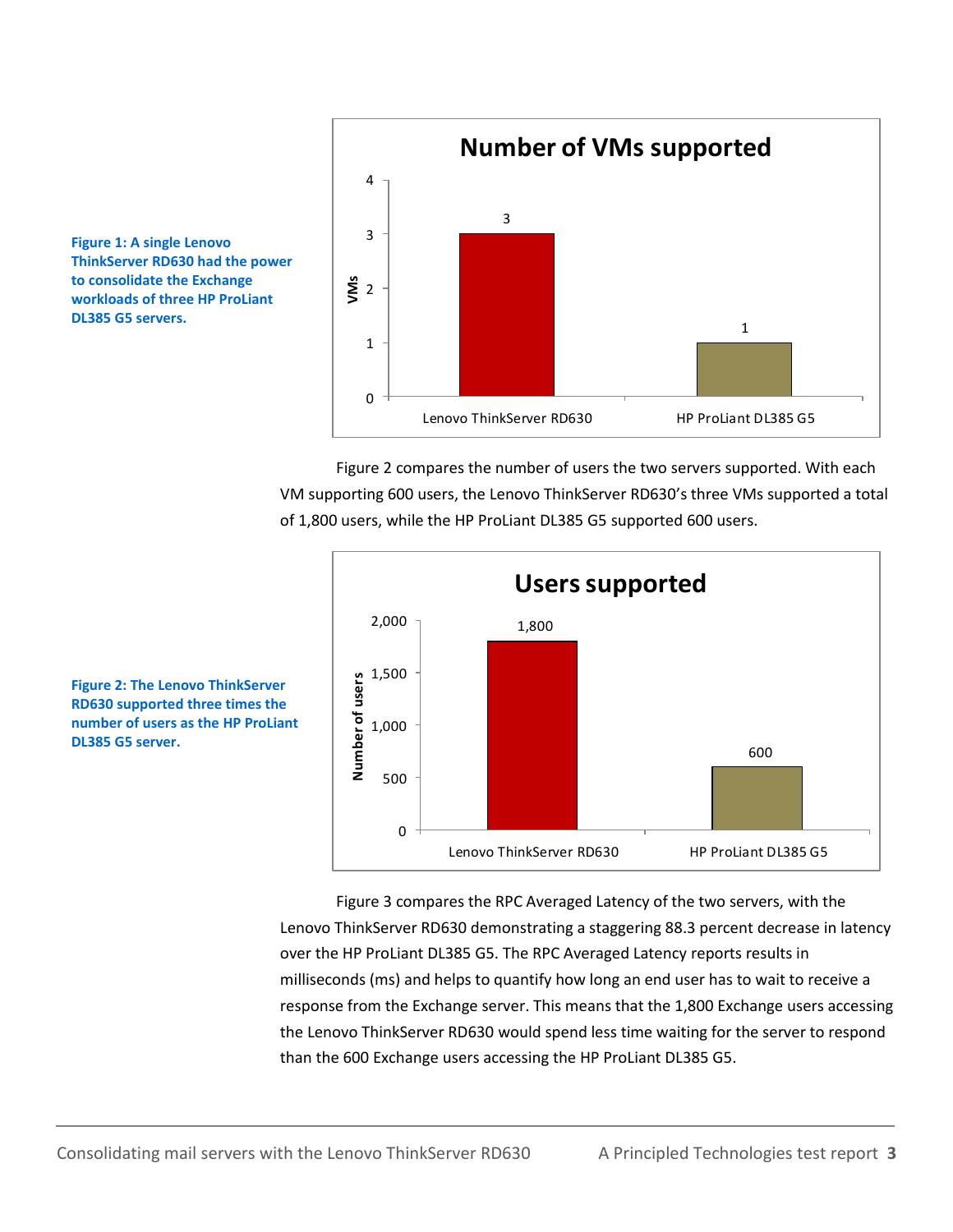

**Figure 3: The Lenovo ThinkServer RD630 delivered a much shorter average latency than the HP ProLiant DL385 G5 server.**

> Not only do you have the potential to save on power by reducing the number of servers running in your data center, advances in newer servers allow you to get more performance at a lower power cost. We compared the amount of power each server consumed per VM. As Figure 4 shows, the Lenovo ThinkServer RD630 consumed 74.7 percent less power per VM than the HP ProLiant DL385 G5.



**Figure 4: Power, in watts, per VM for the two servers.**

## **ABOUT THE LENOVO THINKSERVER RD630**

Lenovo describes its server as follows: "The all-new Lenovo ThinkServer RD630 mainstream rack server provides powerful new choices to meet your demanding enterprise needs while offering outstanding value. Supporting two of the latest Intel Xeon E5-2600 processors, the ThinkServer RD630 can provide outstanding Exchange and virtualization performance for deployments large or small. Nicely configured, these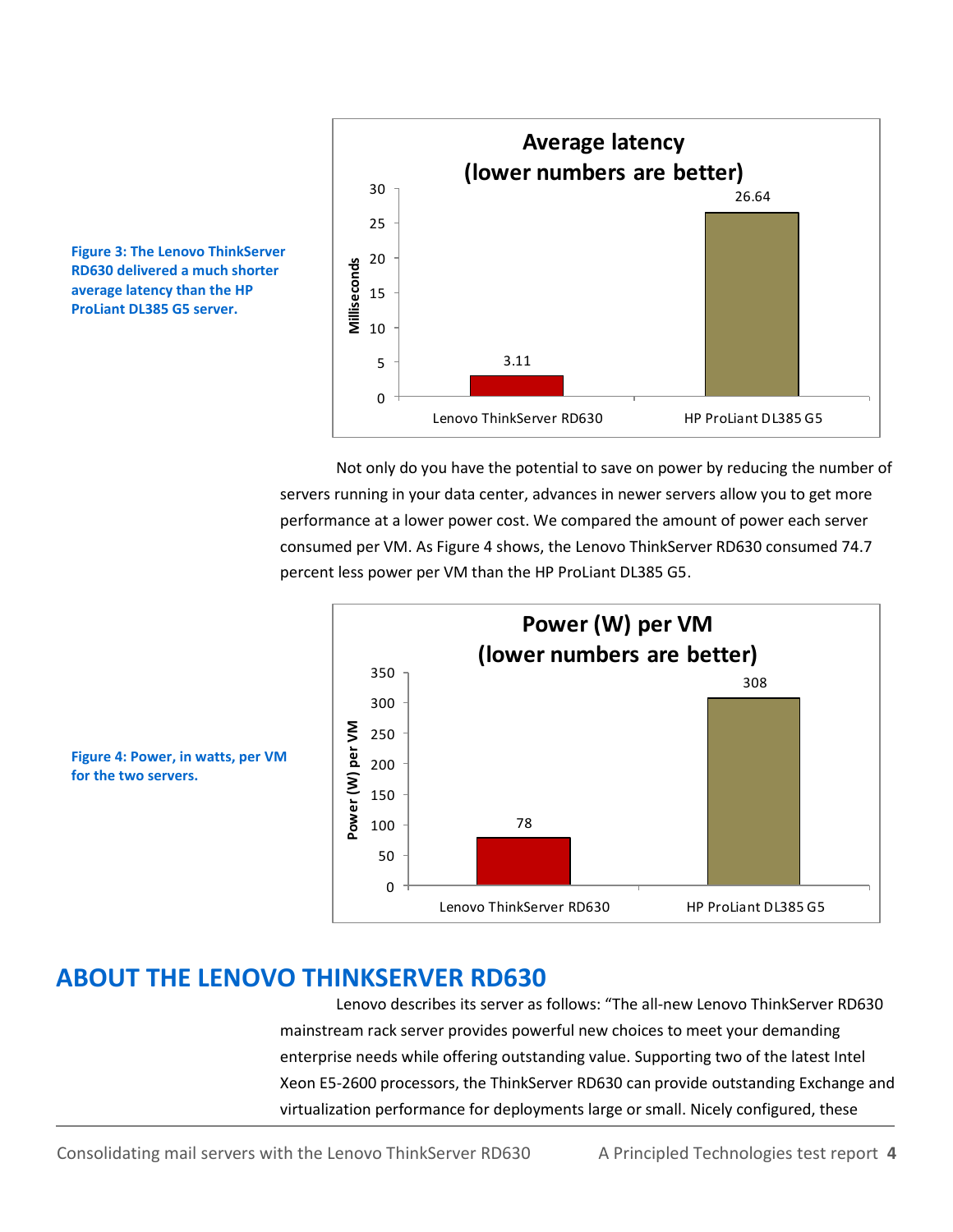servers come standard with Web-based remote management, rail kits, hardware RAID, and EasyManage tool-suite for unbeatable value. You enjoy enterprise-grade performance, built-in redundancy, and world-class reliability you expect from the makers of Think products."

Below, we highlight some of the Lenovo ThinkServer RD630's key features.

- **Performance and storage capacity.** The Intel Xeon processor E5-2600 family has up to 16 cores, providing a significant performance improvement over previousgeneration processors. Storage choices for the ThinkServer RD630 include up to 16 SATA, SAS and SSD hot-swap drives.
- **Reliability.** The ThinkServer RD630 comes with redundant power supplies, fans, and a selection of RAID adapters to prevent data loss.
- **Power efficiency.** The power-efficient ThinkServer RD630 features the Lenovo ThinkServer Smart Grid Technology. This feature allows IT administrators the ability to monitor and intelligently manage power consumption, even making recommendations for optimal power settings, for a server or group of servers via a central console. This power management technology helps to reduce energy consumption and infrastructure costs. Additionally, the ThinkServer RD630 is Energy Star 1.1 certified and Climate Savers certified.
- **Ease of use and manageability.** ThinkServers are supported by a suite of management tools that enables you to easily install, maintain, and manage your ThinkServer RD630. Systems management based on open standards and protocols mean easy integration into your existing network.

Lenovo ThinkPlus® Productivity, ThinkPlus Priority Support and available 4-hour service response further assist you in installation and IT support.

For detailed information about the Lenovo ThinkServer RD630, visit the Lenovo server site at [www.lenovo.com.](file:///C:/Users/Administrator/AppData/Local/Microsoft/Windows/Temporary%20Internet%20Files/Content.Outlook/R10NE93R/www.lenovo.com) For details on the specific configuration we tested, see [Appendix A.](#page-6-0)

### **WHAT WE FOUND**

Figure 5 presents the results of our tests, including the number of VMs the servers ran and the total RPC averaged latency for the servers.

| <b>Host server</b>       | <b>Number of VMs</b> | <b>Number of users</b> | <b>RPC Averaged Latency (ms)</b> |
|--------------------------|----------------------|------------------------|----------------------------------|
| Lenovo ThinkServer RD630 |                      | 1,800                  | 3.11                             |
| HP ProLiant DL385 G5     |                      | 600                    | 26.64                            |

**Figure 5: Performance results for the two servers. More VMs and users supported are better. Lower latency times are better. Note that the RPC Averaged Latency of the Lenovo ThinkServer RD630 is an average of the RPC Averaged Latency of the three VMs.**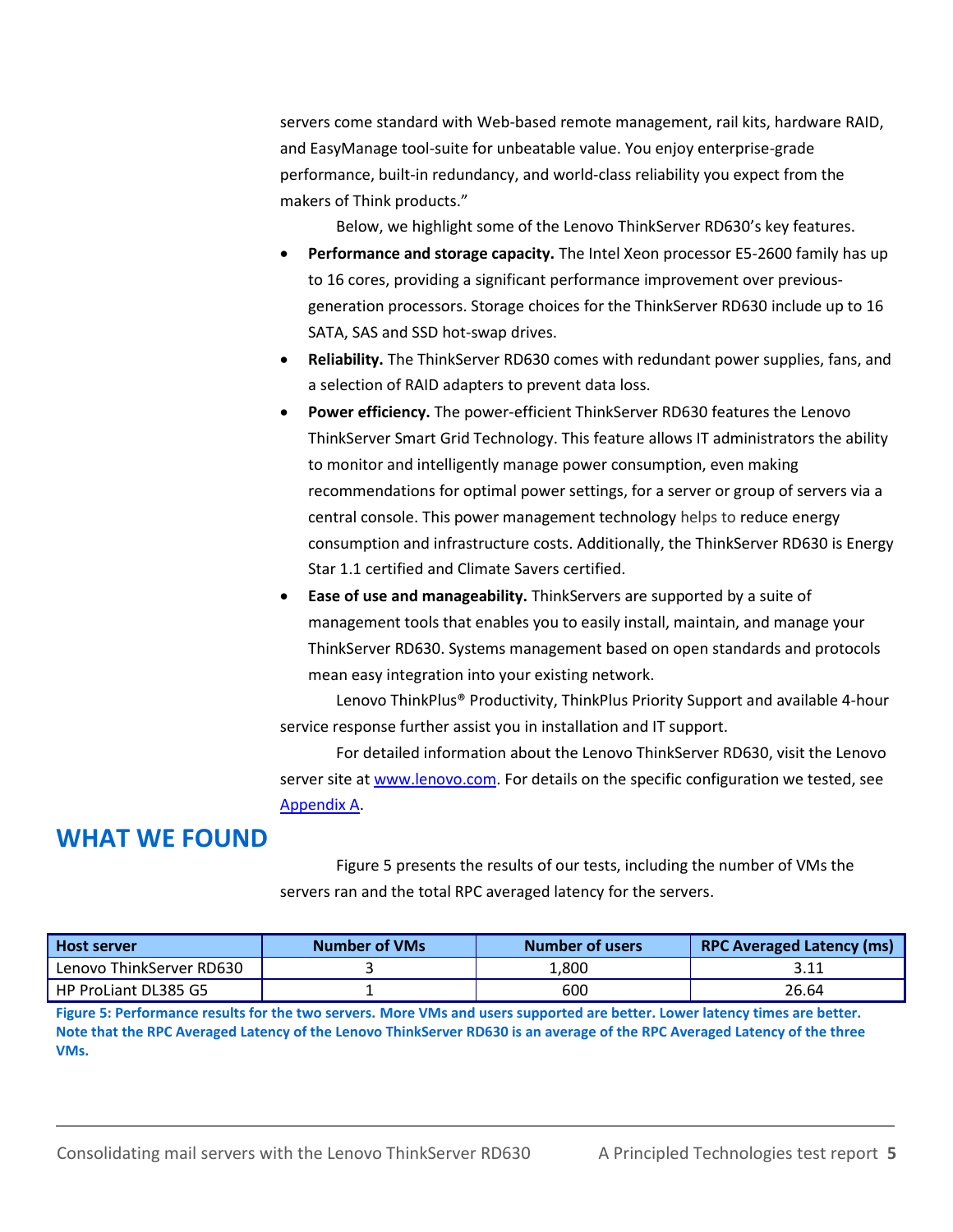Figure 6 presents the power results of our testing. Even while running three times the workload of a single HP ProLiant DL385 G5, the ThinkServer RD630 used 24.0 percent less power. This means that when directly comparing the power usage of a single VM on each server running the same workload, the Lenovo ThinkServer RD630 used 74.7 percent less power than the HP ProLiant DL385 G5, while simultaneously providing a lower latency.

| <b>Host server</b>       | Power (W) | <b>Number of VMs</b> | Power/VM (W) |
|--------------------------|-----------|----------------------|--------------|
| Lenovo ThinkServer RD630 | 234       |                      | 78           |
| HP ProLiant DL385 G5     | 308       |                      | 308          |

**Figure 6: Power, in watts, the two servers used to run the workload. Less power consumed is better.**

### **WHAT WE TESTED**

We optimized the virtual hardware configuration for each VM for best performance using the available resources on each server. We configured one VM on the HP ProLiant DL585 G5 with 6GB of virtual memory and six vCPUs, and configured the three VMs on the Lenovo ThinkServer RD630 with 8GB of memory and eight vCPUs. In that way, we were able to create a real-world representation of how these servers would be utilized while under stress from running mail servers.

We used Microsoft Load Generator 2010 to test the performance of the servers. We configured a client machine for each Exchange VM, and used the MSExchangeIS: RPC Averaged Latency counter to measure the response time. MSExchangeIS: RPC Averaged Latency records the average time (in milliseconds) it takes the Exchange Server Information Store to process the last 1,024 packets, and is an indicator of Exchange server performance. We completed three runs on each server, and took the median run based on the RPC Average Latency.

For detailed configuration information on the servers we tested, see Appendix [A.](#page-6-0) For detailed instructions on how we tested, see [Appendix B.](#page-9-0)

#### **About Microsoft Load Generator 2010**

To test the configuration's mail server performance, we used the Microsoft Load Generator 2010 (LoadGen) benchmark, which performs tasks to simulate a standard user generating mail activity. We simulated 600 users for each VM, and used the following settings:

- Mailbox Profile: 100MB mailboxes
- Action Profile: Very Heavy
- Client Type: Outlook 2007 Cached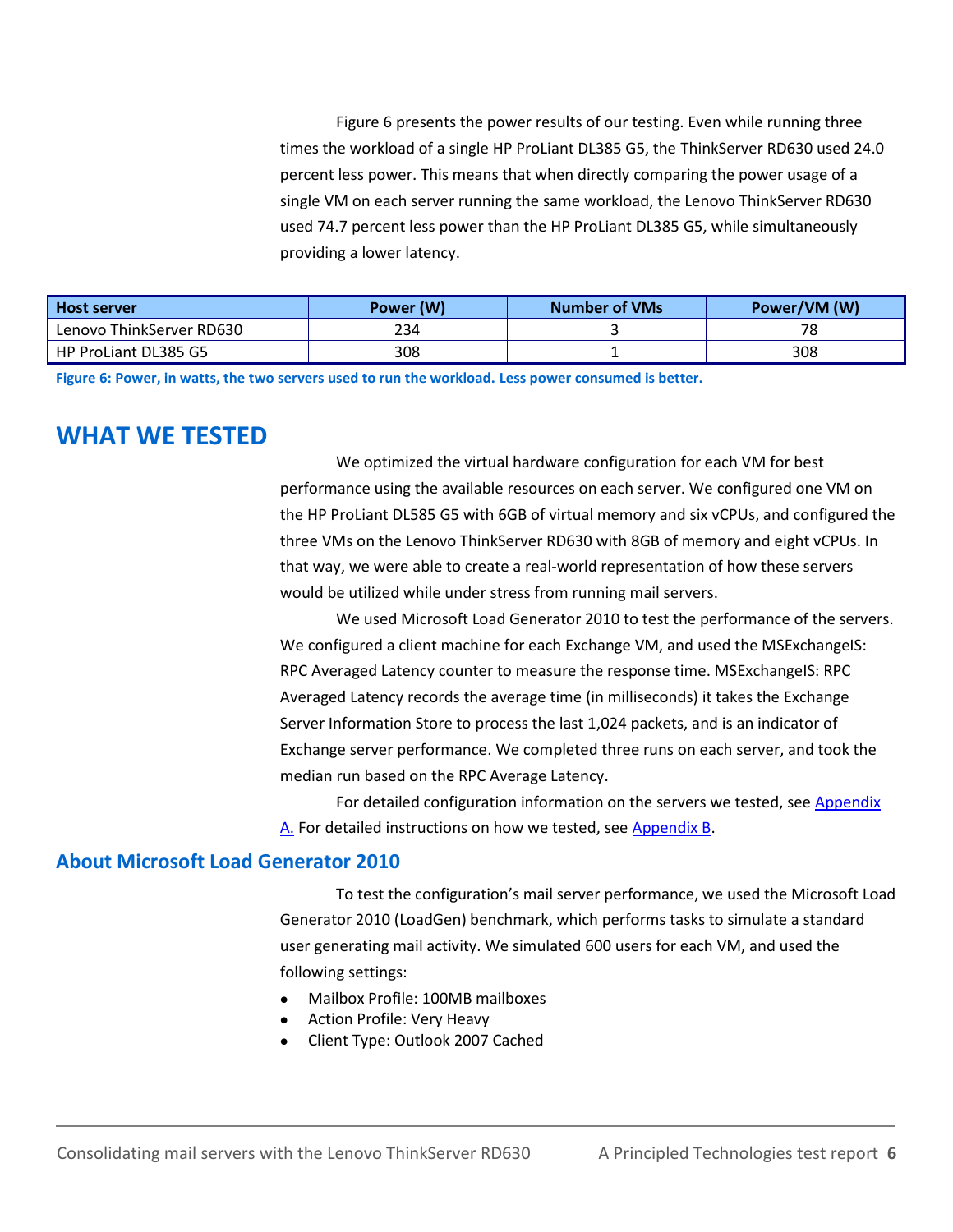For more details about LoadGen, see

[http://www.microsoft.com/downloads/details.aspx?FamilyId=DDEC1642-F6E3-4D66-](http://www.microsoft.com/downloads/details.aspx?FamilyId=DDEC1642-F6E3-4D66-A82F-8D3062C6FA98&displaylang=en) [A82F-8D3062C6FA98&displaylang=en.](http://www.microsoft.com/downloads/details.aspx?FamilyId=DDEC1642-F6E3-4D66-A82F-8D3062C6FA98&displaylang=en)

## **IN CONCLUSION**

Populating your data center with new, more powerful and energy efficient servers can deliver numerous benefits to your organization. By consolidating multiple older servers onto a new platform, you can save in the areas of data center space and port costs, management costs, and power and cooling costs.

<span id="page-6-0"></span>In our tests, we found that the Lenovo ThinkServer RD630 could consolidate the email workloads of three HP ProLiant DL385 G5 servers, supporting three times the number of users. It did so while reducing response time by 88.3 percent and reducing power consumption per VM by 74.7 percent, making the ThinkServer RD630 an excellent choice to reduce the costs associated with running your data center.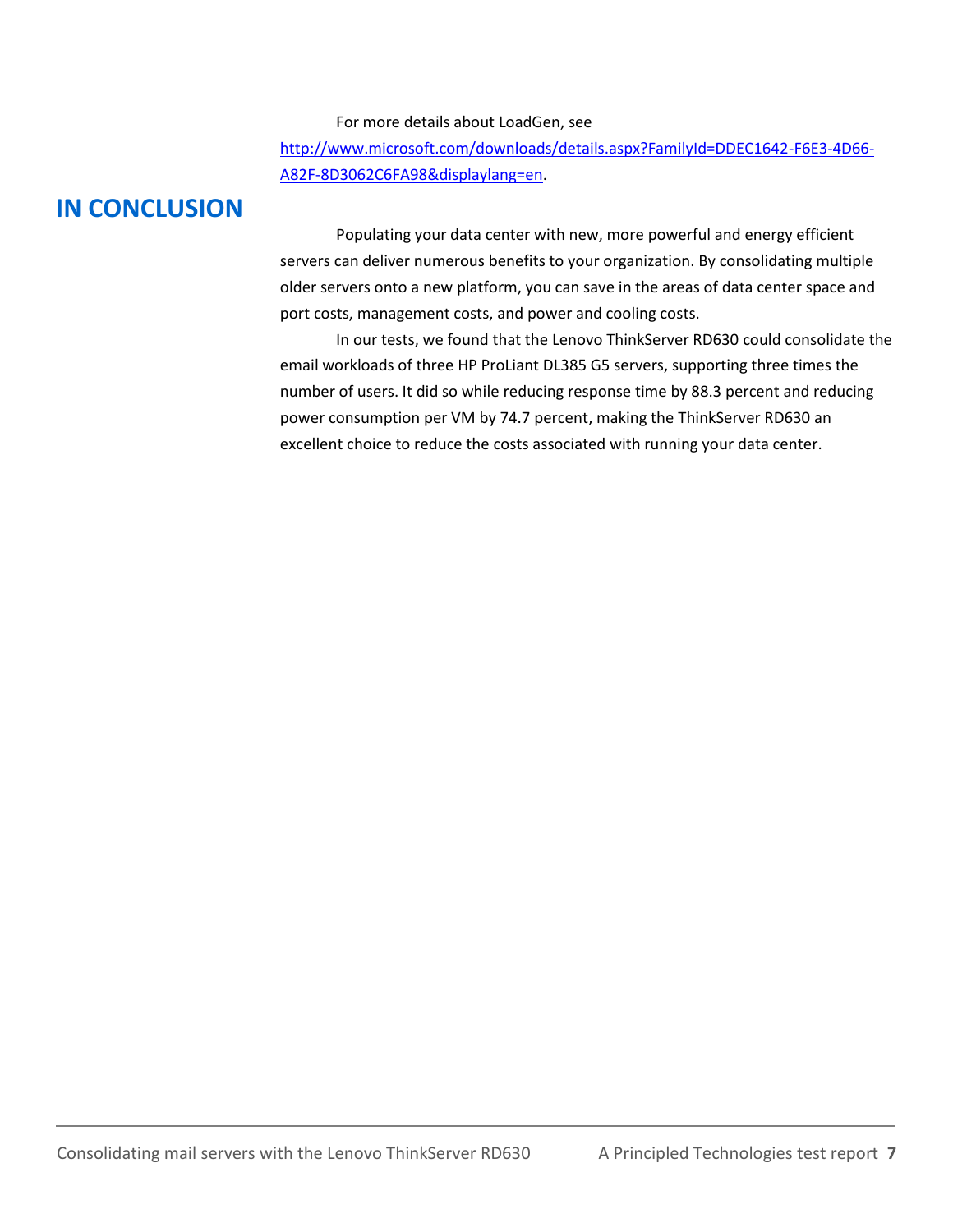## **APPENDIX A – SERVER CONFIGURATION INFORMATION**

Figure 7 provides detailed configuration information for the test servers.

| <b>System</b>                       | <b>Lenovo ThinkServer RD630</b>                  | <b>HP ProLiant DL385 G5</b> |  |
|-------------------------------------|--------------------------------------------------|-----------------------------|--|
| <b>Power supplies</b>               |                                                  |                             |  |
| <b>Total number</b>                 | $\overline{2}$                                   | $\overline{2}$              |  |
| Vendor and model number             | <b>Delta Electronics DPS-800RB</b>               | HP 379124-001               |  |
| Wattage of each (W)                 | 800                                              | 1000                        |  |
| <b>Cooling fans</b>                 |                                                  |                             |  |
| <b>Total number</b>                 | 6                                                | 6                           |  |
| Vendor and model number             | AVC 2B06038B12G                                  | Nidec® B35441-94            |  |
| Dimensions (h x w) of each          | $3'' \times 1 - 7/8''$                           | $2 - 1/2" \times 1 - 1/2"$  |  |
| Volts                               | 12                                               | 12                          |  |
| Amps                                | 2.7                                              | 1.5                         |  |
| General                             |                                                  |                             |  |
| Number of processor packages        | $\overline{2}$                                   | $\overline{2}$              |  |
| Number of cores per processor       | 8                                                | 4                           |  |
| Number of hardware threads per core | 16                                               | 1                           |  |
| System power management policy      | Balanced                                         | <b>Balanced</b>             |  |
| <b>CPU</b>                          |                                                  |                             |  |
| Vendor                              | Intel                                            | AMD                         |  |
| Name                                | Xeon                                             | Opteron™                    |  |
| Model number                        | E5-2680                                          | 2356                        |  |
| Stepping                            | C1                                               | B <sub>3</sub>              |  |
| Socket type                         | 2011 LGA                                         | $F - 1207$                  |  |
| Core frequency (GHz)                | 2.70                                             | 2.30                        |  |
| L1 cache                            | 32 KB (per core)                                 | 64 KB                       |  |
| L <sub>2</sub> cache                | 256 KB (per core)                                | 512 KB (per core)           |  |
| L3 cache                            | 20 MB (shared)                                   | 2 MB (shared)               |  |
| <b>Platform</b>                     |                                                  |                             |  |
| Vendor and model number             | Lenovo ThinkServer RD630                         | HP ProLiant DL385 G5        |  |
| <b>BIOS</b> name and version        | American Megatrend Inc. 2.14<br>Lenovo BIOS 0.21 | HP BIOS A09 (05/02/2011)    |  |
| <b>BIOS</b> settings                | Default                                          | Default                     |  |
| <b>Memory module(s)</b>             |                                                  |                             |  |
| Total RAM in system (GB)            | 160                                              | 8                           |  |
| Vendor and model number             | Samsung <sup>®</sup> M393B1K70CH0-CH9            | Qimonda® HYS72T512220EP     |  |
| Type                                | PC3-10600R DDR3                                  | PC2-5300P                   |  |
| Speed (MHz)                         | 1,333                                            | 667                         |  |
| Speed running in the system (MHz)   | 1,333                                            | 667                         |  |
| Timing/Latency (tCL-tRCD-tRP-       |                                                  |                             |  |
| tRASmin)                            | $9 - 9 - 9 - 24$                                 | $5 - 5 - 5 - 15$            |  |
| Size (GB)                           | 8                                                | $\overline{4}$              |  |
| Number of RAM module(s)             | 20                                               | $\overline{2}$              |  |
| Chip organization                   | Double-sided                                     | Double-sided                |  |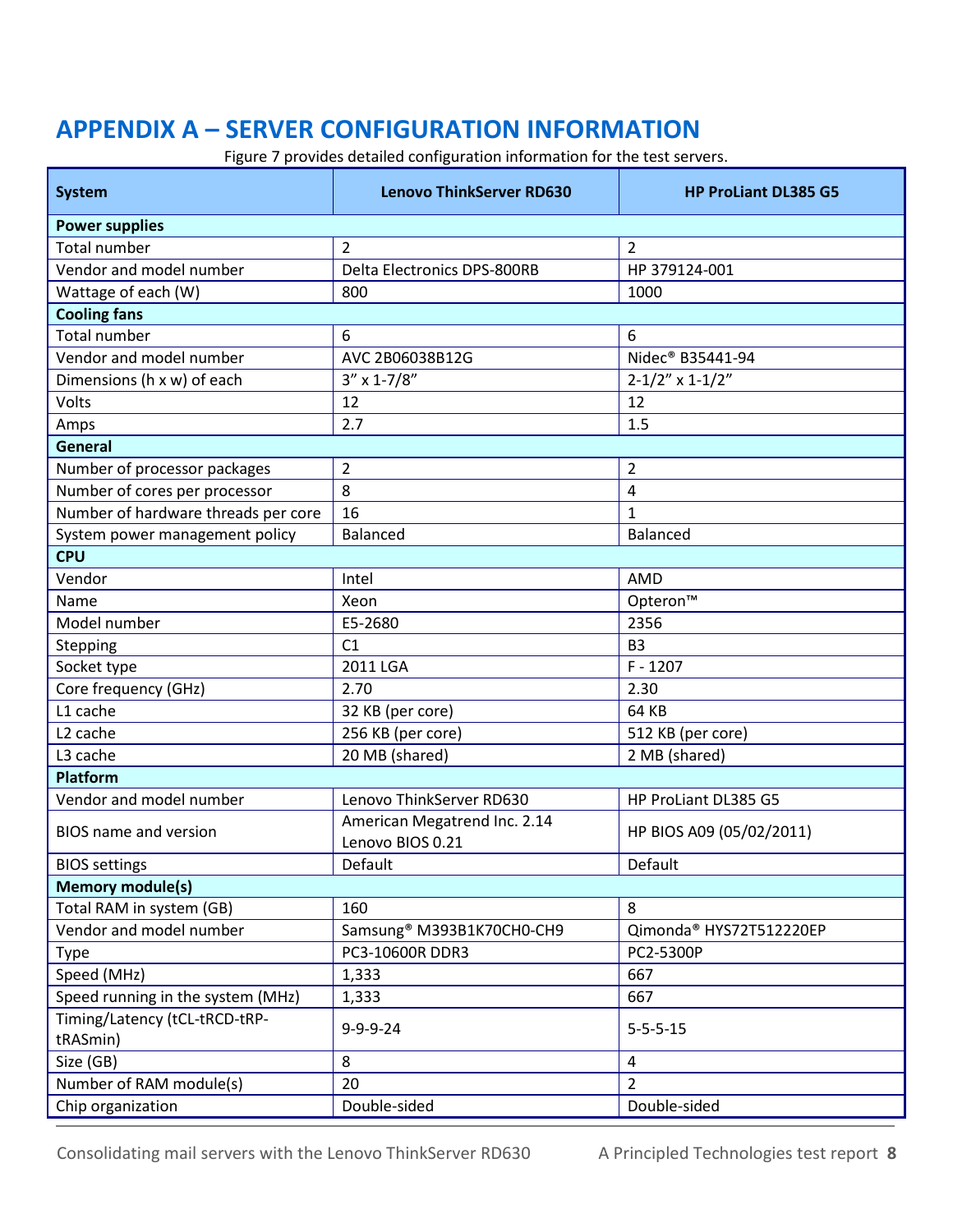| <b>System</b>                         | <b>Lenovo ThinkServer RD630</b> | <b>HP ProLiant DL385 G5</b>      |  |
|---------------------------------------|---------------------------------|----------------------------------|--|
| Rank                                  | Dual                            | Dual                             |  |
| <b>Operating system (host)</b>        |                                 |                                  |  |
| Name                                  | VMware ESXi 5                   | <b>VMware ESXi 5</b>             |  |
| <b>Build number</b>                   | 5.0.0                           | 5.0.0                            |  |
| <b>Operating system (virtualized)</b> |                                 |                                  |  |
| Name                                  | Windows Server 2008 R2          | Windows Server 2008 R2           |  |
| <b>Build number</b>                   | 7601                            | 7601                             |  |
| Service pack                          | SP <sub>1</sub>                 | SP <sub>1</sub>                  |  |
| File system                           | <b>NTFS</b>                     | <b>NTFS</b>                      |  |
| Kernel                                | ACPI x64-based PC               | ACPI x64-based PC                |  |
| Language                              | English                         | English                          |  |
| <b>RAID controller</b>                |                                 |                                  |  |
| Vendor and model number               | LSI™ MegaRaid® SAS 9260-8i      | HP Smart Array P400 Controller   |  |
| Firmware version                      | 2.120.183-1415                  | 7.22                             |  |
| Cache size (MB)                       | 512                             | 512                              |  |
| Hard drives #1                        |                                 |                                  |  |
| Vendor and model number               | Seagate® ST9600204SS            | HP MBF2300RC                     |  |
| Number of drives                      | $\overline{2}$                  | 8                                |  |
| Size (GB)                             | 600                             | 300                              |  |
| <b>RPM</b>                            | 10,000                          | 10,000                           |  |
| Type                                  | SAS                             | SAS 6.0 Gb/s                     |  |
| Hard drives #2                        |                                 |                                  |  |
| Vendor and model number               | STEC® M16ISD2-200UCP            | N/A                              |  |
| Number of drives                      | 4                               | N/A                              |  |
| Size (GB)                             | 200                             | N/A                              |  |
| <b>Type</b>                           | SATA/SSD 300 Gb/s               | N/A                              |  |
| <b>Ethernet adapters</b>              |                                 |                                  |  |
| <b>First network adapter</b>          |                                 |                                  |  |
| Vendor and model number               | Intel I350                      | HP NC373i Gigabit Server Adapter |  |
| <b>Type</b>                           | Integrated                      | Integrated                       |  |
| <b>Second network adapter</b>         |                                 |                                  |  |
| Vendor and model number               | Intel I350                      | HP NC373i Gigabit Server Adapter |  |
| Type                                  | Integrated                      | Integrated                       |  |
| <b>Third network adapter</b>          |                                 |                                  |  |
| Vendor and model number               | <b>Intel 82574L</b>             | N/A                              |  |
| <b>Type</b>                           | Integrated                      | N/A                              |  |
| <b>Optical drive(s)</b>               |                                 |                                  |  |
| Vendor and model number               | HL-DT-ST CD-ROM                 | HL-DT-ST CD-ROM                  |  |
| Type                                  | <b>SATA</b>                     | <b>SATA</b>                      |  |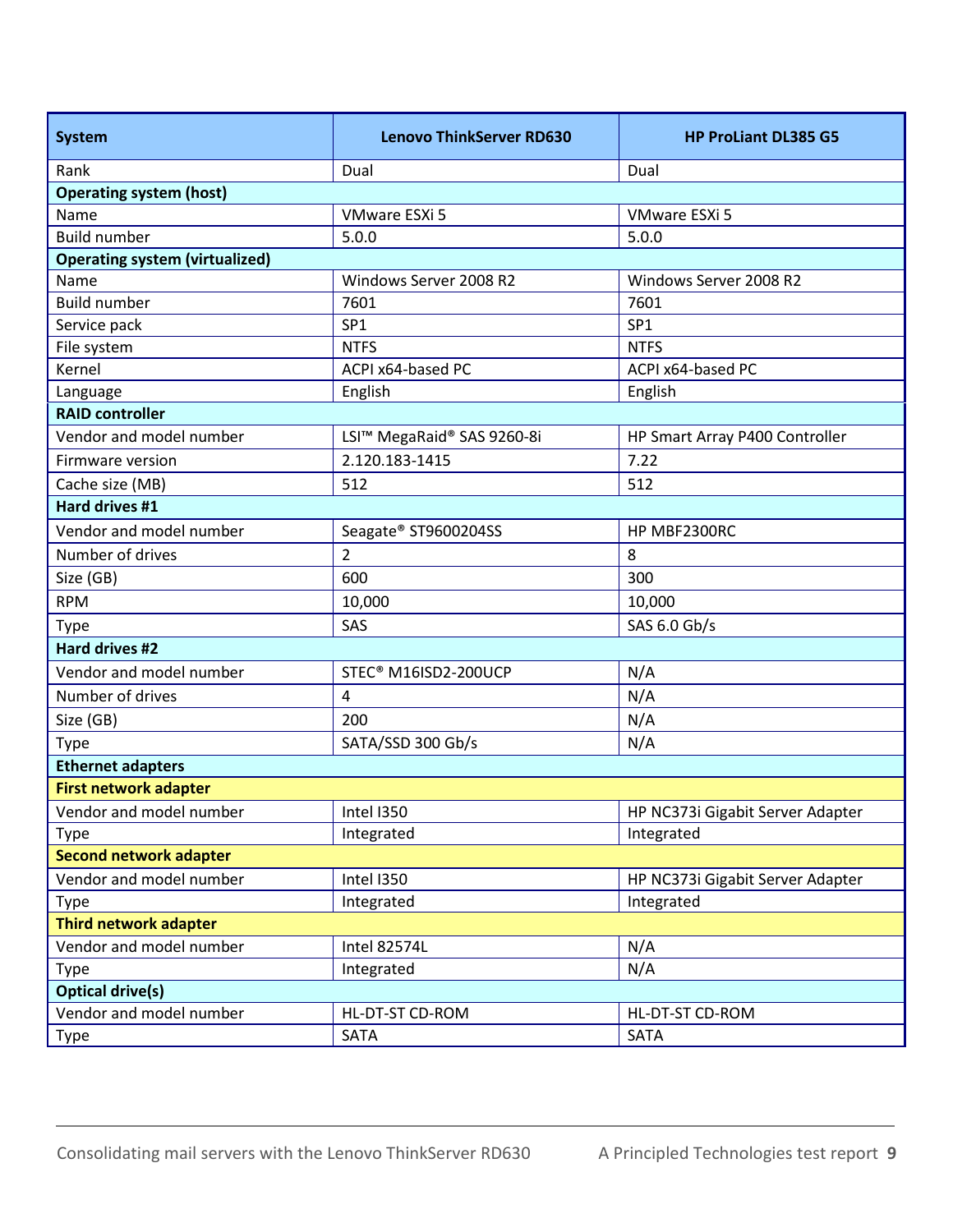| System           | <b>Lenovo ThinkServer RD630</b> | <b>HP ProLiant DL385 G5</b> |  |
|------------------|---------------------------------|-----------------------------|--|
| <b>USB</b> ports |                                 |                             |  |
| Number           |                                 |                             |  |
| <b>Type</b>      | 2.0                             | 2.0                         |  |

<span id="page-9-0"></span>**Figure 7: System configuration information for the test servers.**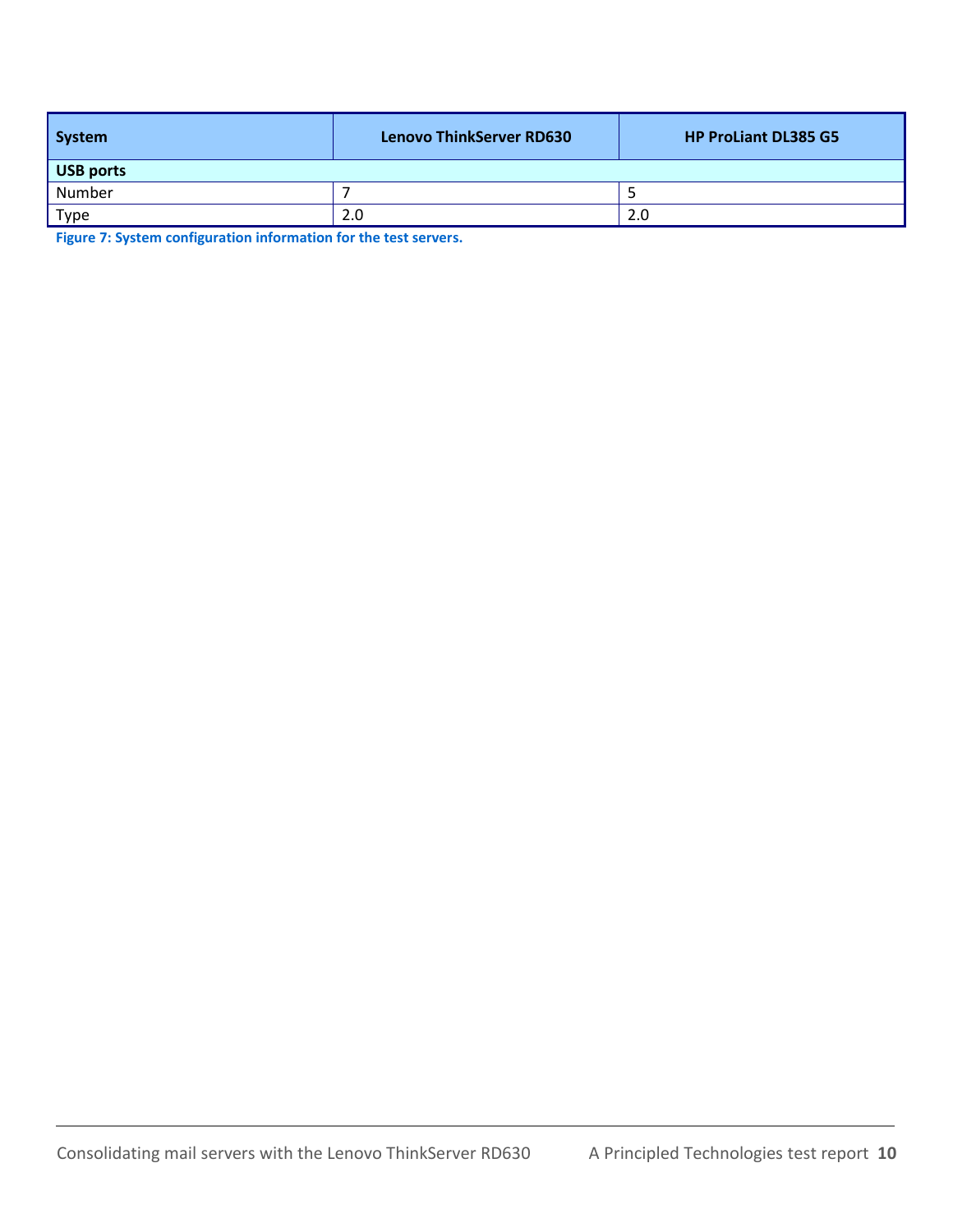## **APPENDIX B - HOW WE TESTED**

#### **Setting up the servers – VMware vSphere 5.0**

#### **Configuring partitions on the servers**

Boot the server and enter RAID controller configuration when prompted (F8 for HP and CTRL+H for Lenovo).Following the setup wizard, we configured two drives in a RAID 1 configuration for one partition and six in a RAID 10 for a second partition for the HP ProLiant DL585 G5. For the Lenovo ThinkServer RD630, we assigned the 600GB SAS drives in a RAID 1 configuration for one partition and the 4 SSD drives in a RAID 5 configuration for the second partition.

#### **Installing VMware vSphere 5.0 (ESXi) on the servers**

- 1. Insert the disk, and select Boot from disk.
- 2. On the Welcome screen, press Enter.
- 3. On the End User License Agreement (EULA) screen, press F11.
- 4. On the Select a Disk to Install or Upgrade Screen, select the relevant volume to install ESXi on and press Enter. (We choose to install to internal USB devices.)
- 5. On the Please Select a Keyboard Layout screen, press Enter.
- 6. On the Enter a Root Password Screen, assign a root password and confirm it by entering it again. Press Enter to continue.
- 7. On the Confirm Install Screen, press F11 to install.
- 8. On the Installation complete screen, press Enter to reboot.

#### **Configuring ESXi after Installation**

- 1. On the 5.0.0 ESXi screen, press F2, enter the root password, and press Enter.
- 2. On the System Customization screen, select Troubleshooting Options, and press Enter.
- 3. On the Troubleshooting Mode Options screen, select enable ESXi Shell, and press Enter.
- 4. Select Enable SSH, press Enter, and press ESC.
- 5. On the System Customization screen, select Configure Management Network.
- 6. On the Configure Management Network screen, select IP Configuration.
- 7. On the IP Configuration screen, select set static IP, enter an IP address, subnet mask, and default gateway, and press Enter.
- 8. On the Configure Management Network screen, press Esc. When asked if you want to apply the changes, press Y.

#### **Configuring VM networking on ESXi**

- 1. Using the vSphere client from another machine, connect to the ESXi server.
- 2. Add the necessary vSwitch for the network that DVD Store traffic will use:
	- a. Click the host, click the Configuration tab, and click Networking.
	- b. Click Add Networking.
	- c. Choose Virtual Machine, and click Next.
	- d. Choose create a vSphere standard switch.
	- e. Choose the NIC associated with VM traffic.
	- f. Assign the network label and assign IP settings.
	- g. Click Finish.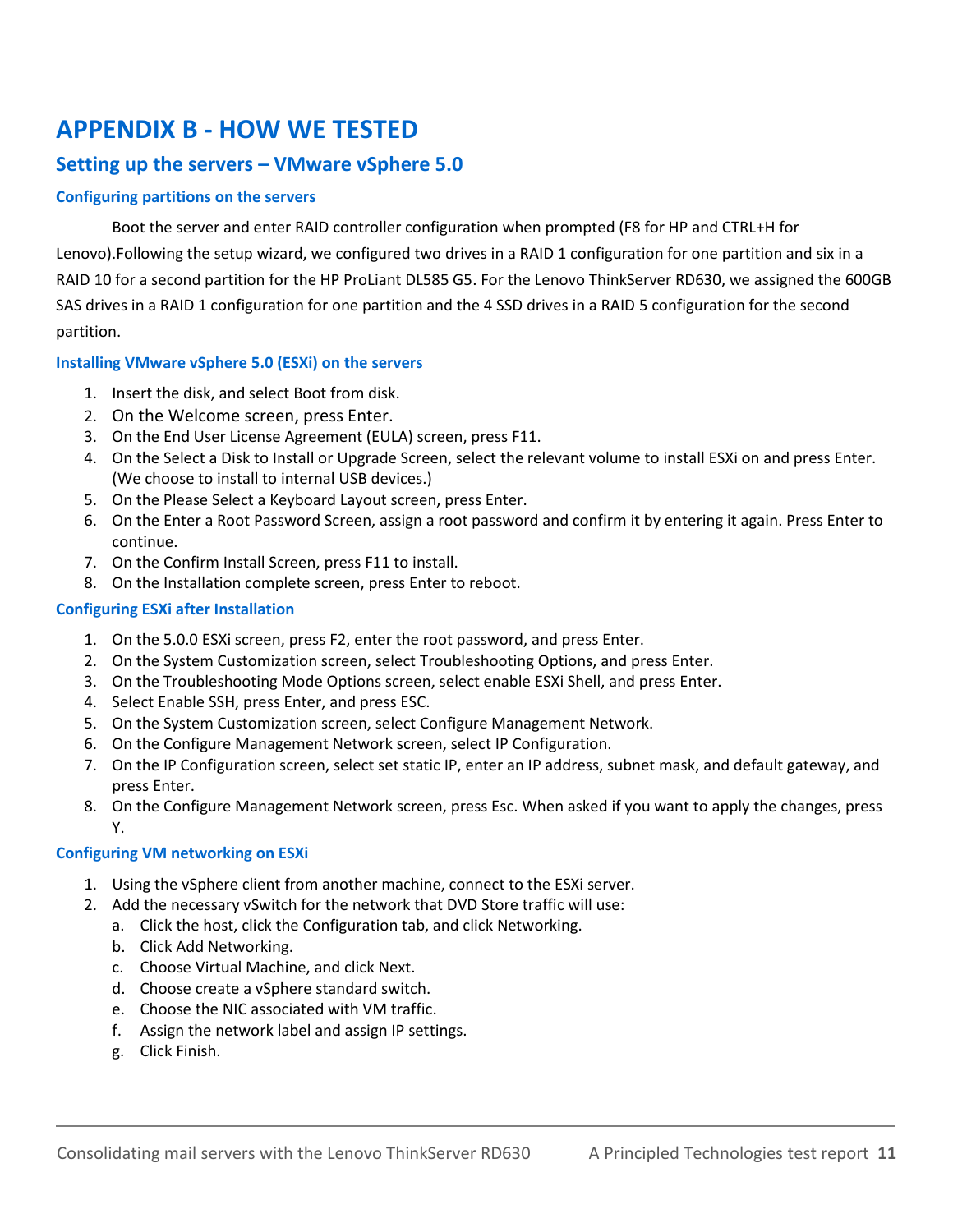#### **Configuring VMware datastores on the servers**

We created datastores on HP ProLiant DL385 G5 and the Lenovo ThinkServer RD630 using the parameters in Figure 8, following the steps below.

| <b>Host</b>              | Datastore name      |
|--------------------------|---------------------|
| HP ProLiant DL385 G5     | Datastore           |
| HP ProLiant DL385 G5     | extra 6 disk raid10 |
| Lenovo ThinkServer RD630 | DatastoreLenovo     |
| Lenovo ThinkServer RD630 | 4 disks SSD raid5   |

**Figure 8: Datastore parameters for the servers we tested.**

- 1. Using the vSphere client, select Home $\rightarrow$ Datastore and Datastore Clusters.
- 2. Right-click Cluster and select Add new Datastore.
- 3. Select the appropriate host, and click Next.
- 4. Leave default Storage type as Disk/LUN, and click Next.
- 5. Select the desired Disk/LUN, and click Next.
- 6. Select VMFS-5, and click Next.
- 7. Click Next.
- 8. Enter corresponding datastore name from above, and click Next.
- 9. Keep default capacity of Maximum available space, and click Next.
- 10. Click Finish.
- 11. Repeat all steps above to create the remaining datastores using the partitions you created above in the Configuring partitions section.

#### **Creating the first VM**

We created the first virtual machine for each platform using the parameters in Figures 9 and 10 and following

the steps below.

| <b>Basic VM settings</b>        |   |  |  |
|---------------------------------|---|--|--|
| HP ProLiant DL385 G5            |   |  |  |
| Virtual Memory (GB)             |   |  |  |
| vCPUs                           |   |  |  |
| <b>Lenovo ThinkServer RD630</b> |   |  |  |
| Virtual Memory (GB)             | Ο |  |  |
| vCPUs                           | Ω |  |  |

**Figure 9: Basic VM settings for the servers.**

|                                 | <b>Datastore</b>    | Size (GB) | <b>Node</b> | <b>Provisioning</b> |
|---------------------------------|---------------------|-----------|-------------|---------------------|
| HP VM virtual disk settings     |                     |           |             |                     |
| Hard Disk 1                     | datastore           | 40        | 0:0         | Thick, Lazy Zeroed  |
| Hard Disk 2                     | extra 6 disk raid10 | 838       | 0:1         | Thick, Lazy Zeroed  |
| Lenovo VM virtual disk settings |                     |           |             |                     |
| Hard Disk 1                     | datastorelenovo     | 40        | 0:0         | Thick, Lazy Zeroed  |
| Hard Disk 2                     | 4 disks SSD raid5   | 180       | 0:1         | Thick, Lazy Zeroed  |

**Figure 10: Virtual disk settings for the servers.**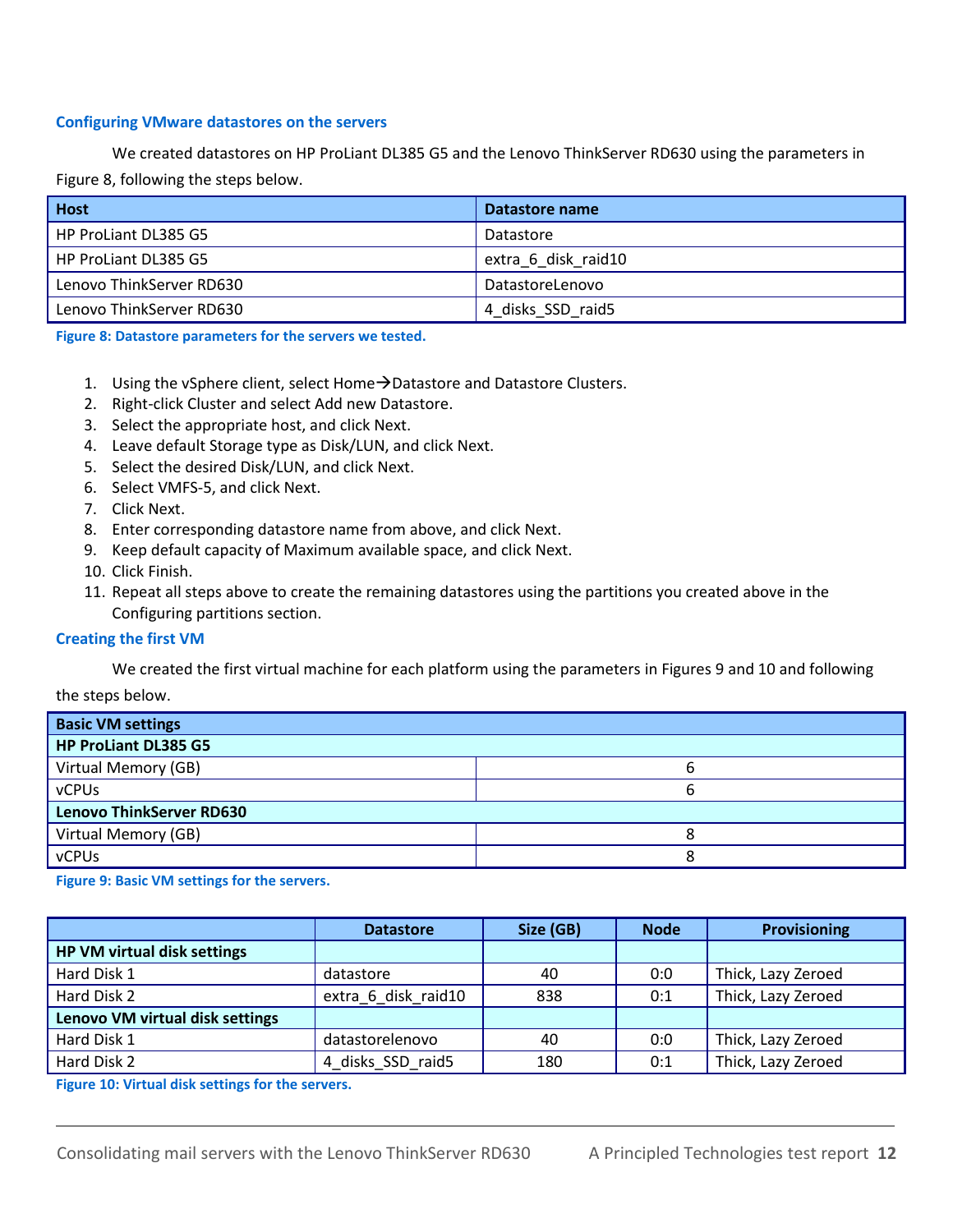- 1. In the vSphere client, connect to the vCenter Server, and browse to the ESXi host.
- 2. Click the Virtual Machines tab.
- 3. Right-click, and choose New Virtual Machine.
- 4. Choose Custom, and click Next.
- 5. Assign a name to the virtual machine, and click Next.
- 6. Select the corresponding OS Datastore, and click Next.
- 7. Choose Virtual Machine Version 8, and click Next.
- 8. Choose Windows, choose Microsoft Windows Server 2008 R2 (64-bit), and click Next.
- 9. Choose the preferred system number of virtual processors from Figure 9, and click Next.
- 10. Choose the appropriate amount of memory listed in Figure 9, and click Next.
- 11. Click 1 for the number of NICs, select vmnicX, and click Next.
- 12. Leave the default virtual storage controller, and click Next.
- 13. Choose to create a new virtual disk, and click Next.
- 14. Reference Figure 10 to assign OS virtual disk parameters, (e.g., 40 GB, thick-provisioned lazy zeroed), specify the OS datastore, and click Next.
- 15. Keep the default virtual device node (0:0), and click Next.
- 16. Click Finish.
- 17. Right-click the VM, and choose Edit Settings.
- 18. On the Hardware tab, click Add…
- 19. Click Hard Disk, and click Next.
- 20. Click Create a new virtual disk, and click Next.
- 21. Reference Figure 10 for the appropriate virtual disk size, choose thick-provisioned lazy zeroed, and specify the datastore for mailbox data usage.
- 22. Choose SCSI(0:1) for the device node, and click Next.
- 23. Click Finish, and click OK.
- 24. Start the VM.
- 25. Attach the Windows Server 2008 R2 SP1 ISO image to the VM, and install Windows Server 2008 R2 on your VM.

#### **Configuring the VMs**

See the above sections regarding the initial creation of the virtual machines on each hypervisor. We provide

steps below for installing the operating system, Microsoft Exchange Server, and configurations of the VMs.

#### **Installing the VM operating system on the first VM**

- 1. Insert the installation DVD for Windows Server 2008 R2 SP1 Enterprise into the DVD drive, and attach the physical DVD drive to the VM. Alternatively, use an ISO image and connect to the ISO image from the VM console.
- 2. Open the VM console on vSphere.
- 3. At the Language Selection Screen, click Next.
- 4. Click Install Now.
- 5. Select Windows Server 2008 R2 Enterprise (Full Installation), and click Next.
- 6. Click the I accept the license terms check box, and click Next.
- 7. Click Custom.
- 8. Click Next.
- 9. At the User's password must be changed before logging on warning screen, click OK.
- 10. Enter the desired password for the administrator in both fields, and click the arrow to continue.
- 11. At the Your password has been changed screen, click OK.
- 12. Install the latest VMware Tools package on the VM. Restart as necessary.
- 13. Connect the machine to the Internet, and install all available Windows updates. Restart as necessary.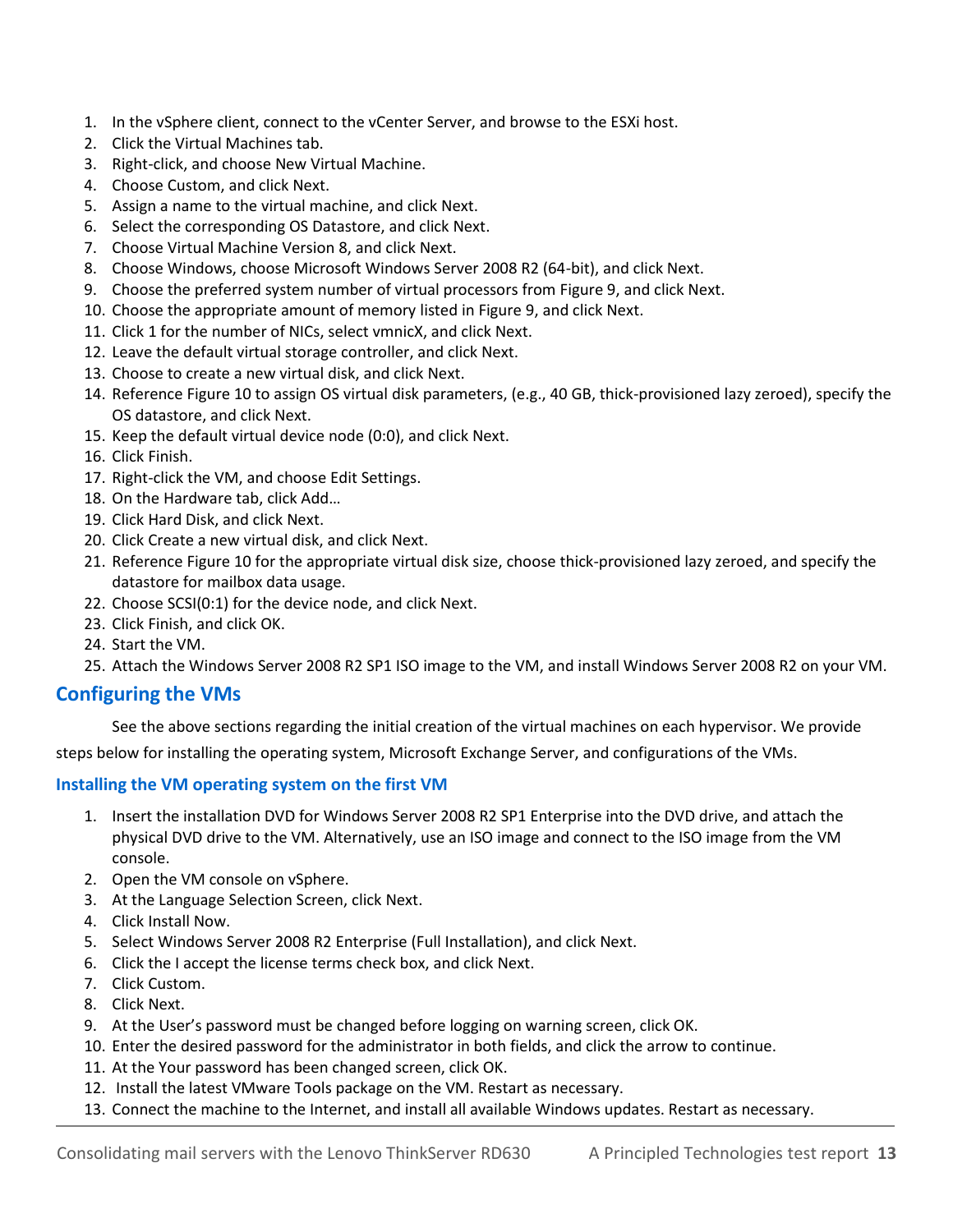- 14. Enable remote desktop access.
- 15. Change the hostname and reboot when prompted.
- 16. Create a shared folder to store test script files. Set permissions as needed.
- 17. Set up networking:
	- a. Click Start $\rightarrow$  Control Panel, right-click Network Connections, and choose Open.
	- b. Right-click the VM traffic NIC, and choose Properties.
	- c. Select TCP/IP (v4), and choose Properties.
	- d. Set the IP address, subnet, gateway, and DNS server for the virtual NIC, which will handle outgoing server traffic. Click OK, and click Close.
- 18. In the VM, configure the VM storage:
	- a. Click the Server Manager icon in the taskbar.
	- b. In the left pane, expand Storage and click Disk Management.
	- c. Right-click the first volume and choose Initialize Disk.
	- d. In the right pane, right-click the volume and choose New Simple Volume...
	- e. At the welcome window, click Next.
	- f. At the Specify Volume Size window, leave the default selection, and click Next.
	- g. At the Assign Drive Letter or Path window, choose a drive letter, and click Next.
	- h. At the Format Partition window, choose NTFS and 64K allocation unit size, and click Next.
	- i. At the Completing the New Simple Volume Wizard window, click Finish.
	- j. Repeat steps c through i for the remaining VM volumes.

#### **Configuring additional VMs on vSphere**

- 1. Log into the vCenter Server, which manages the host.
- 2. Right-click the first VM, and choose Clone.
- 3. Name the new VM.
- 4. Choose the cluster, and select the host.
- 5. For the storage screen, choose advanced and direct the new virtual disks to the applicable datastores. Choose to customize using the customization wizard. Save the clone details as a new customization specification.
- 6. Continue cloning each VM, modifying the customization specification as necessary for IP addressing and so on.
- 7. Ensure in each VM that the necessary virtual disks are all online, the hostname is renamed, and the IP addressing was properly assigned by the customization wizard.
- 8. To configure automatic start for your specified number of VMs, click the Host configuration tab in the vSphere client, and click Virtual Machine Startup/Shutdown.

#### **Installing Exchange 2010 SP2 prerequisites on the VMs**

After completing the following steps for the first VM, repeat on the remaining VMs.

- 1. Select Start $\rightarrow$ Administrative Tools $\rightarrow$ Server Manager.
- 2. Click Add Roles.
- 3. At the Before You Begin screen, click Next.
- 4. At the Select Server Roles screen, click Web Server (IIS).
- 5. If prompted by an Add features required for Web Server (IIS) pop-up window, click Add Required Features.
- 6. Click Next.
- 7. At the Web Server (IIS) screen, click Next.
- 8. At the Select Role Services screen, select the IIS 6 Metabase Compatibility, IIS WMI Compatibility, HTTP Errors, HTTP Redirection, IIS 6 Management Console, Basic Authentication, Windows Authentication, Tracing, Digest Authentication, and Dynamic and Static content Compression checkboxes, and click Next.
- 9. At the Confirm Installation Selections screen, click Install.
- 10. At the Installation Results screen, click Close.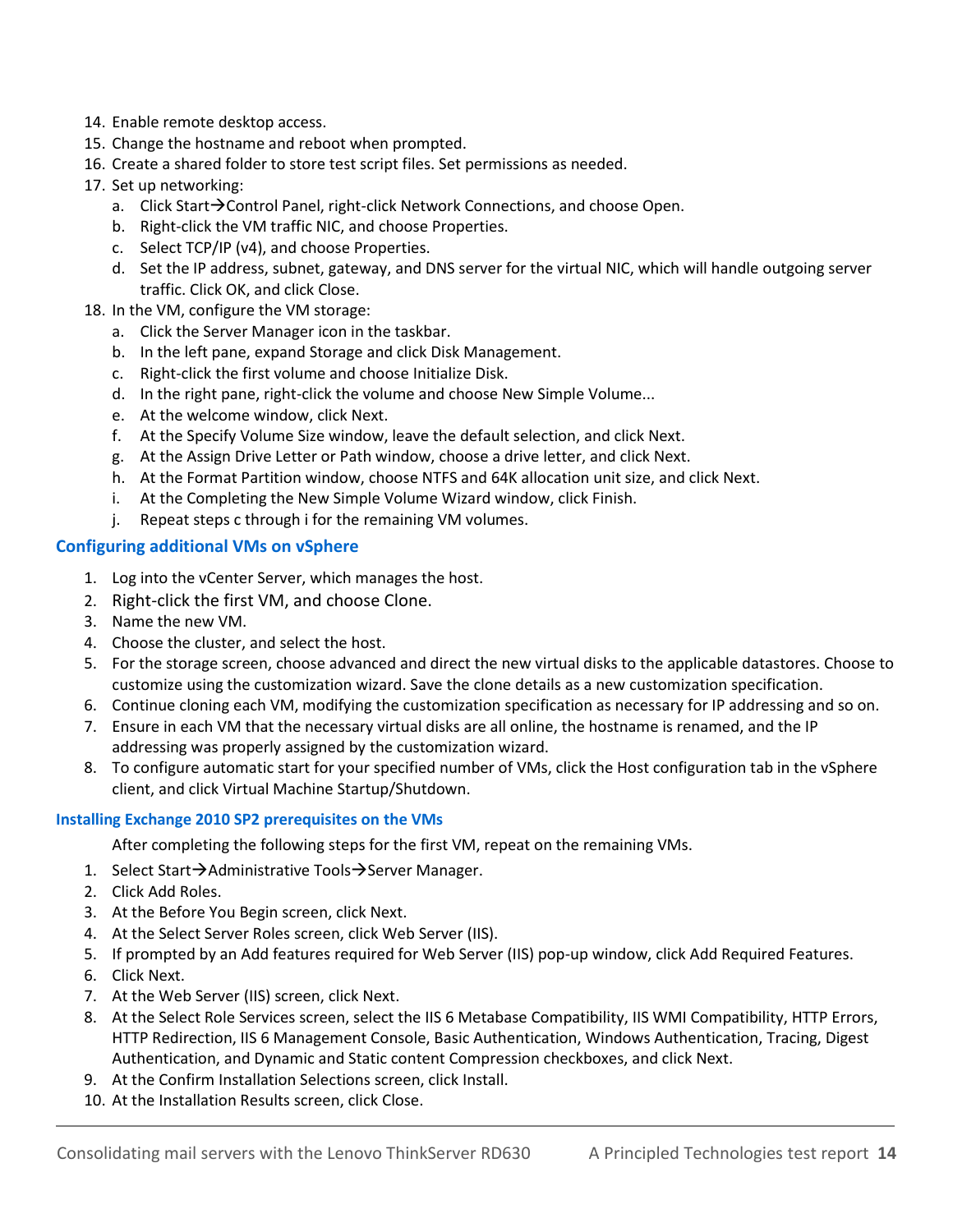- 11. Select Start $\rightarrow$ Administrative Tools $\rightarrow$ Server Manager.
- 12. Click Features.
- 13. Click Add Features.
- 14. Select .NET Framework 3.5.1 Features.
- 15. When the Add Features Wizard pop-up window prompts you, click Add Required Role Services.
- 16. Click Next.
- 17. At the Introduction to Web Server (IIS) screen, click Next.
- 18. At the Select Role Services screen, click Next.
- 19. Click Install.
- 20. At the Installation Results screen, click Close.
- 21. Download the Microsoft Filter Pack 2.0. [\(http://www.microsoft.com/downloads/en/details.aspx?FamilyID=5cd4dcd7-d3e6-4970-875e-aba93459fbee](http://www.microsoft.com/downloads/en/details.aspx?FamilyID=5cd4dcd7-d3e6-4970-875e-aba93459fbee) )
- 22. Run FilterPackx64.EXE.
- 23. Click Next.
- 24. Click I accept the terms in the License Agreement, and click Next.
- 25. Click OK once installation is complete.
- 26. Click Start $\rightarrow$ Administrative Tools $\rightarrow$ Services.
- 27. Right-click the Net.Tcp Port Sharing service, and click Properties.
- 28. Change the Net.Tcp Port Sharing startup type to Automatic, and click OK.
- 29. Open command prompt, type  $ServerManagerCmd -i$  RSAT-ADDS, and press Enter.
- 30. Reboot the server.

#### **Installing Exchange Server 2010 SP2**

After completing the following steps for VM1, repeat them for the other VMs.

- 1. Insert the Exchange Server 2010 installation DVD, and capture the DVD drive in the VM session. When the Autoplay window appears, click Run Setup.EXE.
- 2. The installer should consider steps 1 and 2 to be complete (they appear grayed out). Click the link to Step 3: Choose Exchange Language Option.
- 3. Click Install only languages from the DVD.
- 4. Click the link to Step 4: Install Microsoft Exchange Server.
- 5. To go past the introduction screen, click Next.
- 6. Accept the license agreement, and click Next.
- 7. Select No for error reporting, and click Next.
- 8. Select Typical Exchange Server Installation, and click Next.
- 9. Leave the organization name at default (First Organization), and click Next.
- 10. At the question about client computers running Outlook 2003 or Entourage, select No, and click Next.
- 11. To accept defaults for Configure Client Access server external domain, click Next.
- 12. At the Customer Experience Improvement Program screen, select I don't wish to join the program at this time, and click Next.
- 13. Click Install to start the installation process.
- 14. Once the installation has completed, click Finish. Exchange should automatically open the Exchange Management Console.

#### **Enabling circular logging**

- 1. Click Start $\rightarrow$ All Programs $\rightarrow$ Microsoft Exchange Server 2010 $\rightarrow$  Exchange Management Console.
- 2. Expand Organization Configuration, and click Mailbox.
- 3. Right-click DB1, and click Properties.
- 4. Click the Maintenance tab, and check the box next to Enable circular logging, and click OK.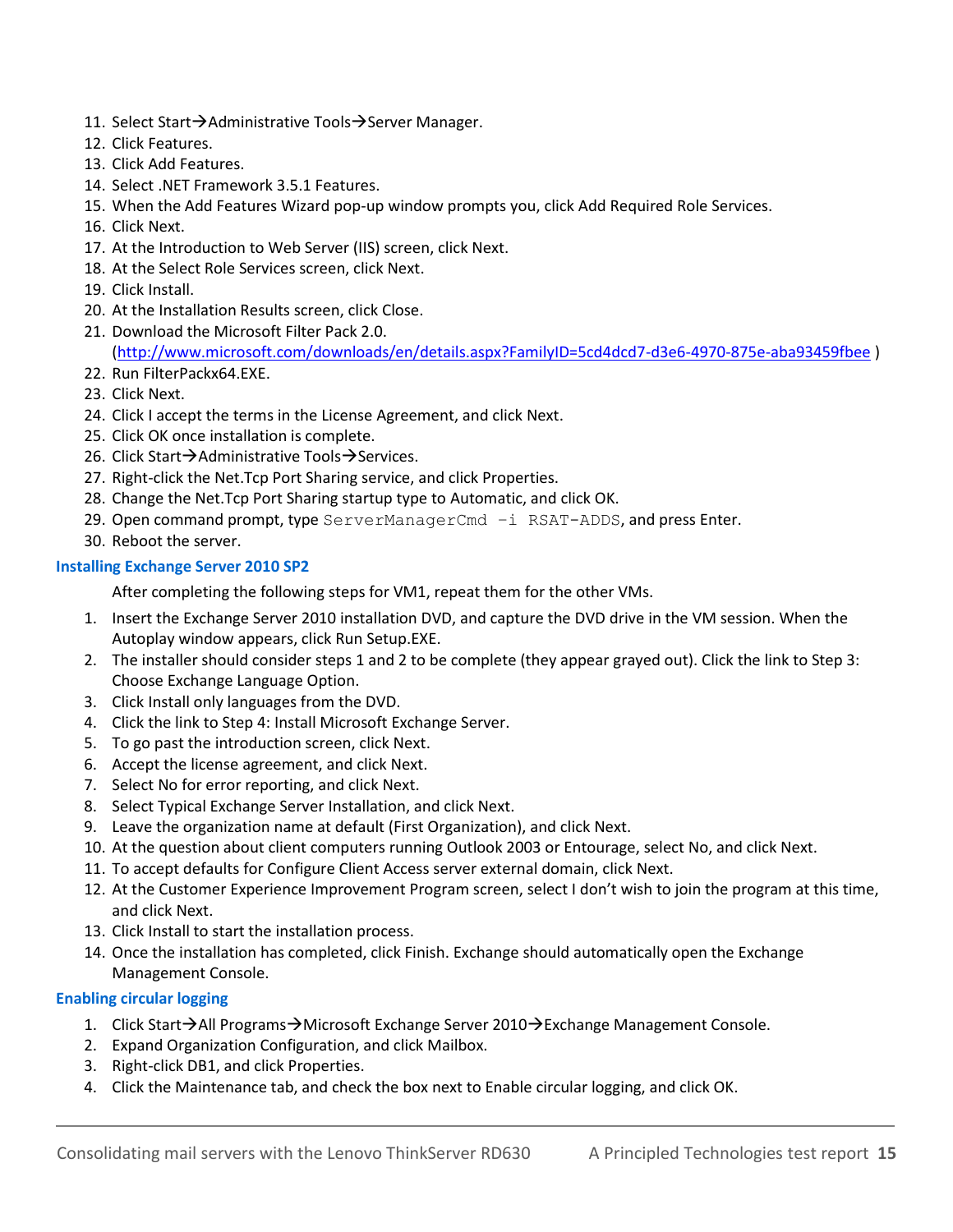#### **Disabling Maintenance Schedule**

- 1. Click Start $\rightarrow$ All Programs $\rightarrow$ Microsoft Exchange Server 2010 $\rightarrow$ Exchange Management Console.
- 2. Expand Organization Configuration, and click Mailbox.
- 3. Right-click Mailbox Database, and click Properties.
- 4. Click Maintenance.
- 5. Click Customize and Double-click the empty gray box above Sunday.
- 6. Ensure that all cells on the graph turn white, and click OK.
- 7. Click OK.

#### **Changing the default Mailbox Database drive location**

- 1. Click Start, and click Exchange Management Console.
- 2. Right-click Mailbox Database.
- 3. Select Move Database Path.
- 4. Click Browse, navigate to E:\exchdata, and click Save.
- 5. Click Move.
- 6. When the application prompts you to dismount the mailbox database, click Yes.
- 7. Click Finish.

#### **Configuring LoadGen 2010 clients**

We installed Windows Server 2008 R2 SP1 on all clients. We installed the latest updates on as of 5/22/2012.

#### *Configuring client 1*

- 1. Change the Computer name to Client 1
- 2. Set NIC to the following:
	- $\bullet$  IP address: 192.168.15.53
	- Subnet mask: 255.255.255.0
	- Default Gateway: 192.168.15.1
- 3. Join the domain test.com.
- 4. Reboot when necessary.

#### *Installing .Net 3.5.1*

A prerequisite for LoadGen is that you have .NET 3.5.1 Installed on the client. Repeat these steps for each client after joining the domain.

1. On Client1, click Server Manager.

- 2. On Server Manager, expand Features.
- 3. At Features, click Add.
- 4. At the Features screen, check .Net Framework 3.5.1.
- 5. At the Add Features Wizard, click Add Required Role Services.
- 6. At the Select Features screen, click Next.
- 7. At the Web Server (ISS), screen click Next.
- 8. At the Select Role Services screen, click Next.
- 9. At the Confirm Installation Selections screen, click Install.

#### *Installing LoadGen 2010*

Repeat this for each client after joining the domain.

- 1. Double click loadgen2010.exe.
- 2. At the Welcome screen, click Next.
- 3. At the EULA screen, accept, and click Next.
- 4. At the Select Installation Folder screen, click Next.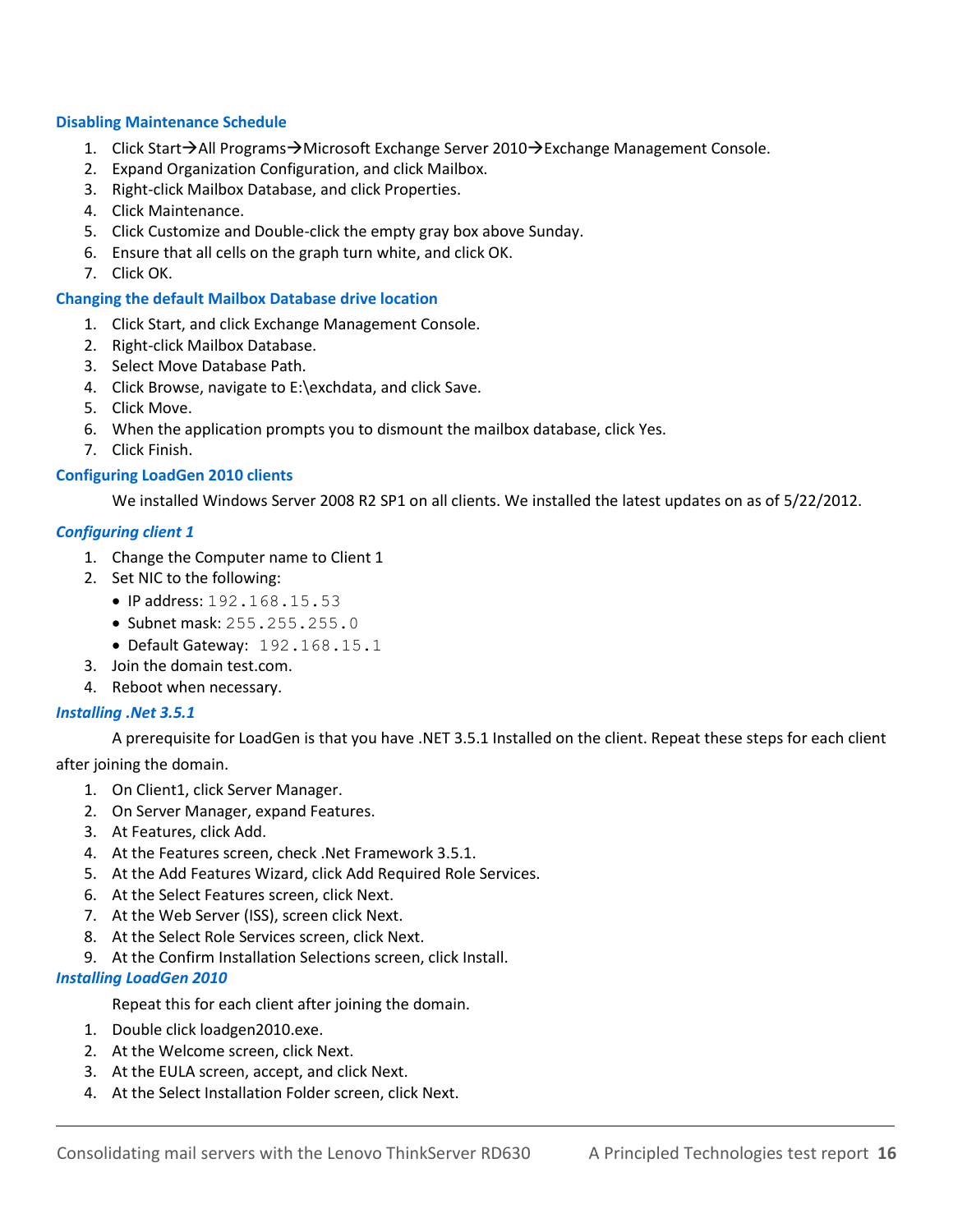- 5. At the Confirm Installation screen, click Next
- 6. At the Installation Complete screen, click Close.
- 7. At the Restart Your System prompt, click Yes.

#### *Configuring client 2*

- 1. Change the Computer name to Client 2.
- 2. Set a NIC to the following:
	- IP address: 192.168.21.21
	- Subnet mask: 255.255.0
	- Default Gateway: 192.168.21.1
- 3. Join the domain test.com.

#### *Configuring client 3*

- 1. Change the Computer name to Client 3.
- 2. Set a NIC to the following:
	- $\bullet$  IP address: 192.168.21.22
	- Subnet mask: 255.255.255.0
	- Default Gateway: 192.168.21.1
- 3. Join the domaintest.com.

#### *Configuring client 4*

- 1. Change the Computer name to Client 4.
- 2. Set a NIC to the following:
	- IP address: 192.168.21.23
	- Subnet mask: 255.255.0
	- Default Gateway: 192.168.21.1
- 3. Join the domain test.com.

#### *Preparing LoadGen on the client 1 for HP DL385-G5 test*

- 1. Select Start $\rightarrow$ All Programs $\rightarrow$ Microsoft Exchange $\rightarrow$ Exchange Load Generator.
- 2. When the Load Generator window appears, select Start a new test.
- 3. Select Create a new test configuration, and click Continue.
- 4. In the Specify test settings window, type Password1 as the Directory Access Password and Mailbox Account Master Password, and click Continue with recipient management.
- 5. Make 600 users in the Mailbox Database, and click Continue.
- 6. To accept defaults for Advanced recipient settings, click Continue.
- 7. In the Specify test user groups window, select the plus sign (+) to add a user group.
- 8. Change the Client Type to Outlook 2007 Cached and the Action Profile to Very Heavy, 100MB and click Continue.
- 9. Leave defaults in Remote configurations, and click Continue.
- 10. Click Save the configuration file as, and name it 100x600.xml
- 11. Click Start the initialization phase (recommended before running the test) to start initialization. The initialization process might take a several hours.

#### *Preparing LoadGen on the client 2 for Lenovo RD630 test*

- 1. Select Start $\rightarrow$ All Programs $\rightarrow$ Microsoft Exchange $\rightarrow$ Exchange Load Generator.
- 2. When the Load Generator window appears, select Start a new test.
- 3. Select Create a new test configuration, and click Continue.
- 4. In the Specify test settings window, type Password1 as the Directory Access Password and Mailbox Account Master Password, and click Continue with recipient management.
- 5. Make 600 users in each of the 3 Mailbox Databases, and click Continue.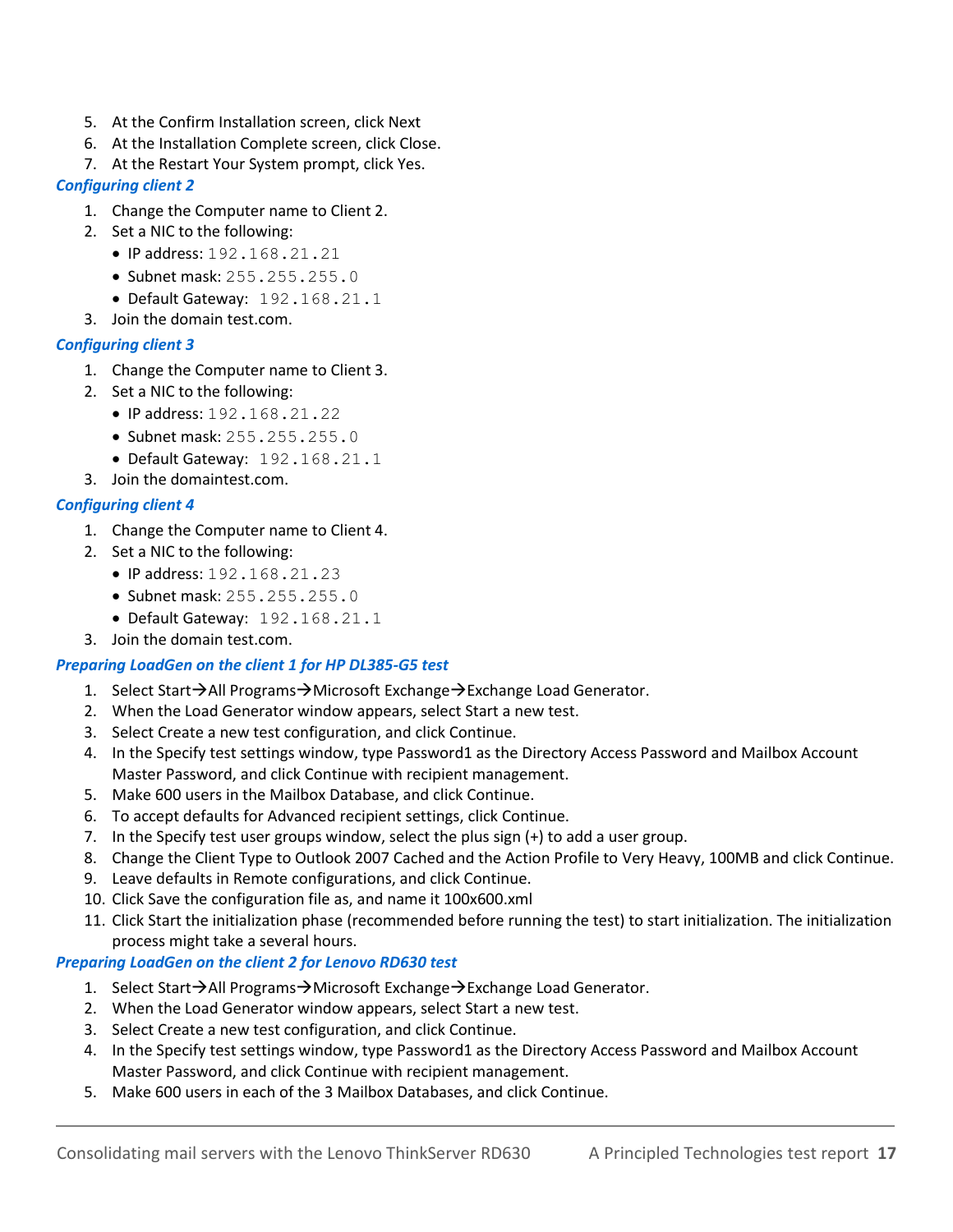- 6. To accept defaults for Advanced recipient settings, click Continue.
- 7. In the Specify test user groups window, select the plus sign (+) to add a user group.
- 8. Change the Client Type to Outlook 2007 Cached and the Action Profile to Very Heavy, 100MB and click Continue.
- 9. For Remote configurations, check the Enable the task engine to distribute the load to remote load generators'
- 10. Click plus sign to add the IP address of each of the LoadGen clients and click Continue.
- 11. Click Save the configuration file as, and name it 100x1800.xml
- 12. Click Start the initialization phase (recommended before running the test) to start initialization. The initialization process might take a several hours.

#### *Backing up the mail database on clients*

On the test server, once you have set up LoadGen and created its initial mail database, you need to back up that

database and logs so you can have clean copies for each test. Use this process to back up that database:

- 1. Select Start $\rightarrow$ All Programs $\rightarrow$ Microsoft Exchange Server 2010 $\rightarrow$ Exchange Management Console in the mail server.
- 2. In the left pane, under Server Configuration, click Mailbox.
- 3. In the right pane, right-click Mailbox Database, and select Dismount Database from the menu.
- 4. At the Do you want to continue? pop-up message, click Yes.
- 5. Right-click Public Folder Database, and select Dismount Database from the menu.
- 6. At the Do you want to continue? pop-up message, click Yes. The red arrow appears when you have dismounted the Public Folder Store.
- 7. Using Windows Explorer, create two new folders: C:\backup\mailstore and C:\backup\publicstore.
- 8. With Windows Explorer, copy all files from D:\DB\Mailbox\First Storage Group to D:\backup. This process may take several minutes.
- 9. Close Windows Explorer.
- 10. In Exchange Management Console, right-click Mailbox Database, and select Mount Database from the menu.
- 11. Right-click the Public Folder Database, and select Mount Database from the menu.

#### **Running the LoadGen tests**

- 1. Clean up prior outputs from the host system and all client driver systems.
- 2. Dismount all mailbox databases from all target VMs.
- 3. Delete databases.
- 4. Restore all databases on all target VMs.
- 5. Mount all mailbox databases on all target VMs.
- 6. Shut down all VMs.
- 7. Reboot the host system and all client systems.
- 8. Wait for a ping response from the server under test (the hypervisor system), all client systems, and all VMs.
- 9. Start Performance monitoring on all target VMs and Host.
- 10. Start LoadGen simulation. (Runs for 30 minutes)
- 11. Record performance counters from target VMs and host, and repeat steps to complete three cycles.